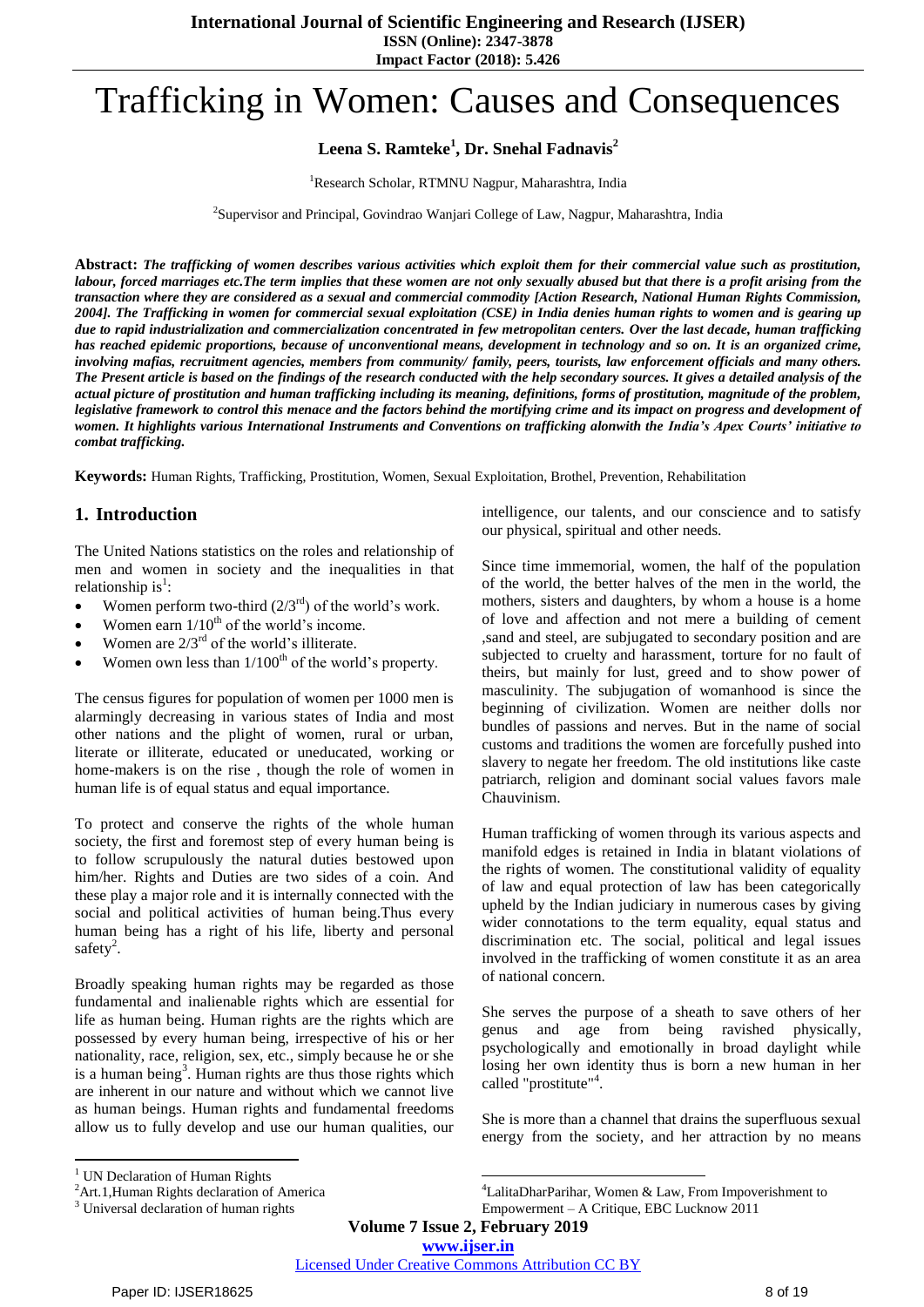ceases when men are married, for, a large number of men who visit prostitutes, if not majority, are married. The ulterior motive is not one of uncomplicated lust but, the crave for variety, for perverse gratification, for mysterious and provocative surroundings, for intercourse free from entangling cares and civilised pretence which play their part<sup>5</sup>.

Female yearn for their purity and dignity. They always try to protect not only their body but also the dignity by all means. Any assault on their person or dignity mars the womanhood; from which she cannot take out herself easily. Molestation, rape, adultery, prostitution, human trafficking, slavery and flesh trade are some of the crimes which involve. The very basic value of life i.e. the dignity of women. The trauma, the stigma cast upon the life can never be washed out, brushed aside and the whole society looks down upon such victim, instead of punishing the offender. Thus the psychological crimes shatters the faith of women hood from the moral values and the society at large; which way result into revolt. As women were accorded secondary status by the religion. The patriarchal male dominated society bought into fashion such rituals and customs, that are derogatory and degrading the sanctity of women. The Devdasi<sup>6</sup> i.e. offering of a young girl to village deity, the  $Jogin^7$ , The Nagnapuja<sup>8</sup> were prevalent in almost all over India since time immemorial. Thus the women were thrown into a heinous flesh trade and a vicious circle of prostitution. And this is nothing but human trafficking, i.e. displacing a person from its house, vicinity and even locality to exploit it sexually.

The epic Mahabharata reveals a story of Princess Madhavi<sup>9</sup>. This beautiful daughter of King Yayati was given as gift to one Galava in order to fulfill his promise of donating 800 black Stallions to Vishwamitra as ‗Gurudakshina'. Galava took her to other three powerful Kings and lastly to Vishwamitra, she stayed with each of them, begotten a child for them and in return, the kings offered 200 black Stallions to Galava. At the end she was returned to her father. He again thought of arranging her marriage by 'Swayamwar'. She chose 'Vana' the forest as her husband and stayed alone in forest in order to purify her body and soul through meditation, prayers, fasting and followed a lonely and strict life $10$ . What this story depicts ? Logically, Princess Madhavi was trafficked, certainly without her consent and knowledge, deceitfully put in the hands of powerful men forcibly sexually exploited and thrown away after satisfying the lust and for a male child as successor. In almost all religions, since ages trafficking and prostitution was practiced and encouraged. The women were used and degraded just for the whims and fancies of men and patriarchal society.

<sup>5</sup>American Sociological Review, Vol. 2, 446-55 (Oct. 1937)

 $\overline{a}$ 

9.Mahabharata, Adiparva,chapter 93

<sup>10</sup>Pradip S. Mhaisekar, Bhogdasi, Suvid Prakashan,Aurangabad,1999

Human Trafficking is an age old practice and the patriarchal dominance in society has kept it always running for their rush for and frolic. After independence, India is a signatory to the various conventions for the protection of women and children from discrimination and human trafficking, torture and violence and has also formulated local law in accordance with these International connections and brought into force the policies and administrative actions in order to tackle increasing problem of human trafficking leading to prostitution. Women and young children are oppressed section of the society, forced by in human men to leave the comfort of their respective homes and love & affection of the family and throw them to a whirlpool of flesh trade, from where, it always remains impossible for them to come out or rescue themselves. Out of them majority are young girls and boys and women. These women and young children are though entitled to all the rights and fundamental rights and freedoms that are enshrined in the International Conventions & Human Rights instruments and the Constitution of India and all other local lows, still the women and young children are deprived of all these rights, freedom and privileges.

The problem of human trafficking, particularly in women and children has emerged as grave social issue which is one of the most serious affronts to the dignity and human rights of them. It is a gross commercialization and commodification of innocent human lives. Though it is a borderless crime, India among many South-Asian countries is rapidly used as a source, transit point as well as destination for the traffickers. It is just not about the violation of human rights, but it is the defeat of human rights. It is not only the human rights which are failing but the society and institutions are also to share the blame. In the context of increasing violence and deep-seated patriarchal values the traffickers' jobs becomes easy. Hence trafficking in women and children, which is the most vulnerable group, is the sordid tale of violation of human rights and dignity.

The protection of women victims of human trafficking is to be seen differently as it affects them very drastically and differently and should be seen in the broader context of the protection of their human rights. Human trafficking is a lucrative illegal business which has, not only gained worldwide platform, because of immense monitory profit and easy availability of poor, illiterate women and children, but also perforated into the fabric of local life of people, in general. Nowadays everyday daily newspapers flash more occurrences of human trafficking leading the victims to prostitution, forced bonded labour, organ theft and transplant etc.

# **2. Meaning and Definitions of Human Trafficking**

As the crime of Human Traffickingwas spreading its tentacles world over and was engulfing millions of innocent lives of children and women of very younger and tender age, the need was felt at the International level to address the

**Volume 7 Issue 2, February 2019**

**www.ijser.in** Licensed Under Creative Commons Attribution CC BY

**.** 

<sup>&</sup>lt;sup>6</sup>Devdasi, a practice of dedicating a young girl to village temple 7 Jogin, Tradition in Andhra Pradesh of dedicating young girls to

village deities

<sup>8</sup>KambleUttam, Nagnapuja,

<sup>1</sup> Roy S, Chaman C. Human rights and trafficking in women and children in India. *J His Arch &Anthropol Sci*. 2017;1(5):162‒170.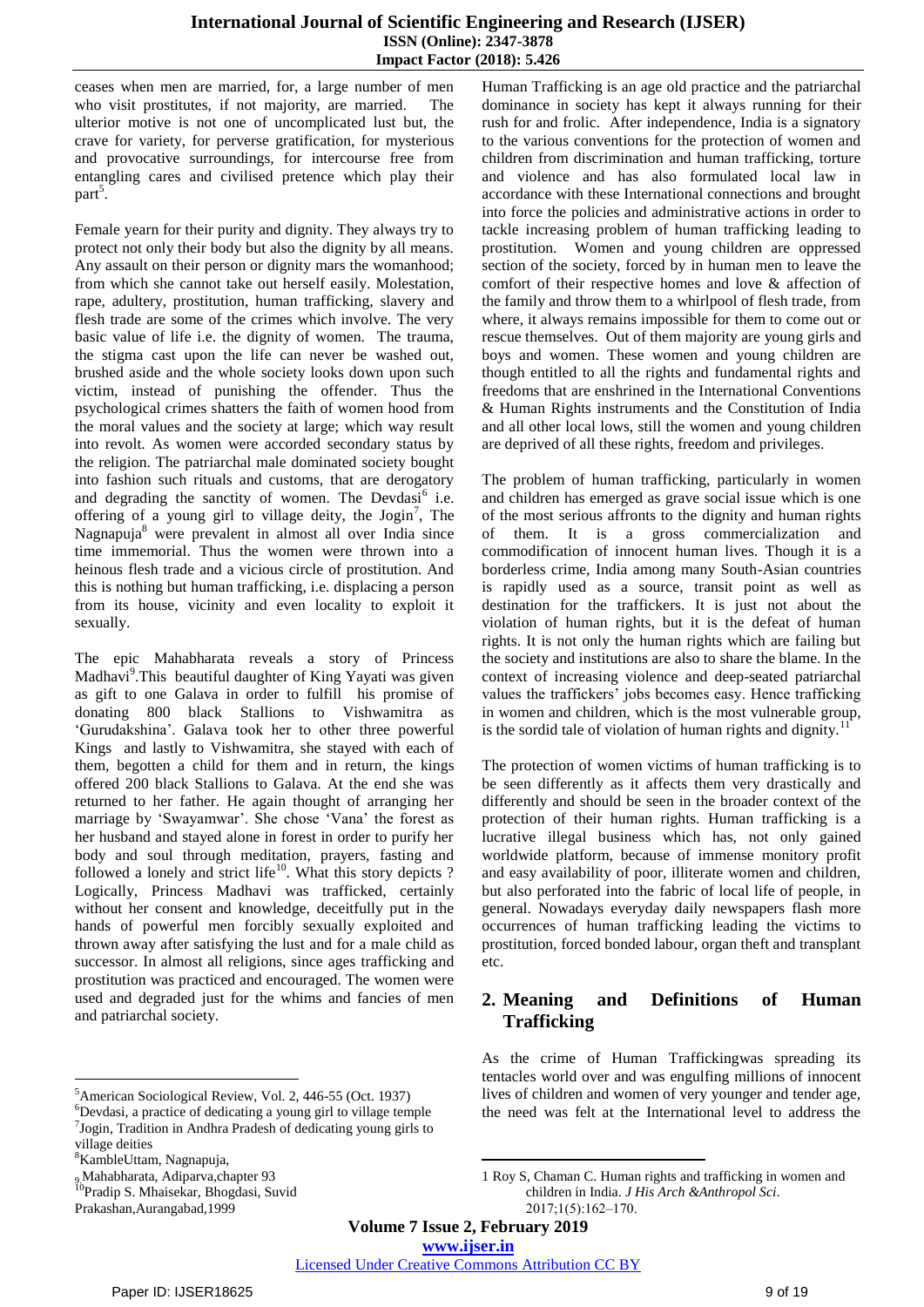issue by defining and assimilating the gravity of the term and its connotations and boundaries.

The UN Protocol to Prevent, Suppress and Punish Trafficking in Persons, Especially Women and Children<sup>12</sup>, which entered into force in 2002 and supplements the United Nations Conviction against Transnational Organized Crime, defines trafficking thus:

―Trafficking in persons shall mean the recruitment, transportation, transfer, harbouring or receipt of persons, by means of the threat or use of force or other forms of coercion, of abduction, of fraud, of the abuse of power or of the vulnerability or of the giving or receiving of payments or benefits to achieve the consent of a person having control over another person, for the purposes of exploitation. Exploitation shall include, at a minimum, the exploitation of the prostitution of others or other forms of sexual exploitation, forced labour or services, slavery or practices similar to slavery, servitude or the removal of organs."

Article 3 of the United Nations Protocol to Prevent, Suppress and Punish Trafficking in Persons, especially Women and Children, supplementing the United Nations Convention against Transnational Organized Crime (Trafficking in Persons Protocol) defines trafficking in persons as constituting three elements:,

 $(i)$  an "action", being recruitment, transportation, transfer, harbouring or receipt of persons; (ii) a "means" by which that action is achieved (threat or use of force or other forms of coercion, abduction, fraud, deception, abuse of power or a position of vulnerability, and the giving or receiving of payments or benefits to achieve consent of a person having control over another person); and (iii) a "purpose" (of the intended action/means): namely, exploitation. All three elements must be present to constitute "trafficking in persons" in international law. The only exception is when the victim is a child; in such cases it is not necessary to prove that one of the acts was accomplished through the use of any of the listed "means".<sup>13</sup>

This definition clarifies a number of issues that were previously unsettled or disputed: For example, it confirms that:

- The concept of trafficking does not just refer to the *process* by which an individual is moved into a situation of exploitation. It extends to include the *maintenance* of that person in a situation of exploitation;
- Trafficking can take place within as well as between countries, and for a range of exploitative purposes including, but not limited to sexual exploitation and exploitative labour;
- Women, men and children can be victims of trafficking.

'Trafficking' means moving, selling or buying women and children for prostitution within and outside a country for monetary or other considerations with or without the consent of the person subjected to trafficking<sup>14</sup>.

The Constitution of India prohibits trafficking in human beings for any type of exploitation, including forced labour and any contravention is a punishable offence.<sup>15</sup>

The offence of trafficking also finds an explanation in **Section 5 of ITPA**<sup>16</sup> which speaks about procuring, taking and / or inducing a person for the sake of prostitution. According to this section, even an attempt to procure and take or cause a person to carry on prostitution amounts to trafficking. Therefore, 'trafficking' has been given a broad scope and meaning under ITPA.

**The Goa Children's Act, 2003** defined the term keeping in view its wide angles, though it is focused on child trafficking, the definition is comprehensive. "Child trafficking means the procurement, recruitment, transportation, transfer, harbouring or receipt of persons, legally or illegally, within or across borders, by means of threat or use of force or other forms of coercion, of abduction, of fraud, of deception, of the abuse of power or of a position of vulnerability or of giving or receiving payments or benefits to achieve the consent of a person having control over another person, for monetary gain or otherwise"<sup>17</sup>.

## **Classification of Human Trafficking**

Based on the activities involved, human trafficking can be classified as trafficking for sexual exploitation; trafficking for labour exploitation and trafficking for other types of exploitation<sup>18</sup>.The primary purpose of trafficking for sexual exploitation is sexual assault of the victim. It could be male or female, though as per the Asian scenario more women and girls are subjected to sexual exploitation. Based on the place of exploitation, and as per the existing public perception, this could be further classified into brothel<sup>19</sup> based and non-brothel based.

**Brothel-based sexual exploitation** means commercial sexual activity taking place in brothels. Brothels may be situated in a colour of brothels, usually referred to as **'Red Light Area'** or they may exist independently. As per the Indian law<sup>20</sup> brothel includes any place or part thereof or any conveyance used for  $CSE^{21}$ . Therefore, even a massage parlour where sexual exploitation takes place under the facade of massage, or a car hired by the exploiters to carry on CSE, will also be legally construed as brothels.

**Non-brothel-based sexual exploitation** usually takes place in those places where commercial exploitation takes place

**Volume 7 Issue 2, February 2019**

**.** 

 $\overline{a}$ <sup>12</sup>the Palermo Protocol on Trafficking 2002

 $13$ Trafficking in Persons Protocol, Article 3(c).

<sup>&</sup>lt;sup>14</sup>SAARC Convention on Preventing and Combating Trafficking in Women and Children for Prostitution, 2002

<sup>15</sup>Article 23 of Constitution of India

<sup>&</sup>lt;sup>16</sup>(Immoral Traffic [Prevention] Act, 1956)

 $17$  Section 2(z), Goa Children's Act, 2003

<sup>18</sup>P.M.Nair: Human Trafficking , Konark Publishers, 2011

 $19$ sec.2(a),A place promiscuously used by persons of both sexes for the purpose of prostitution.

<sup>20</sup>Section 2 ITPA

<sup>&</sup>lt;sup>21</sup>Commercial Sexual Exploitation.

**www.ijser.in**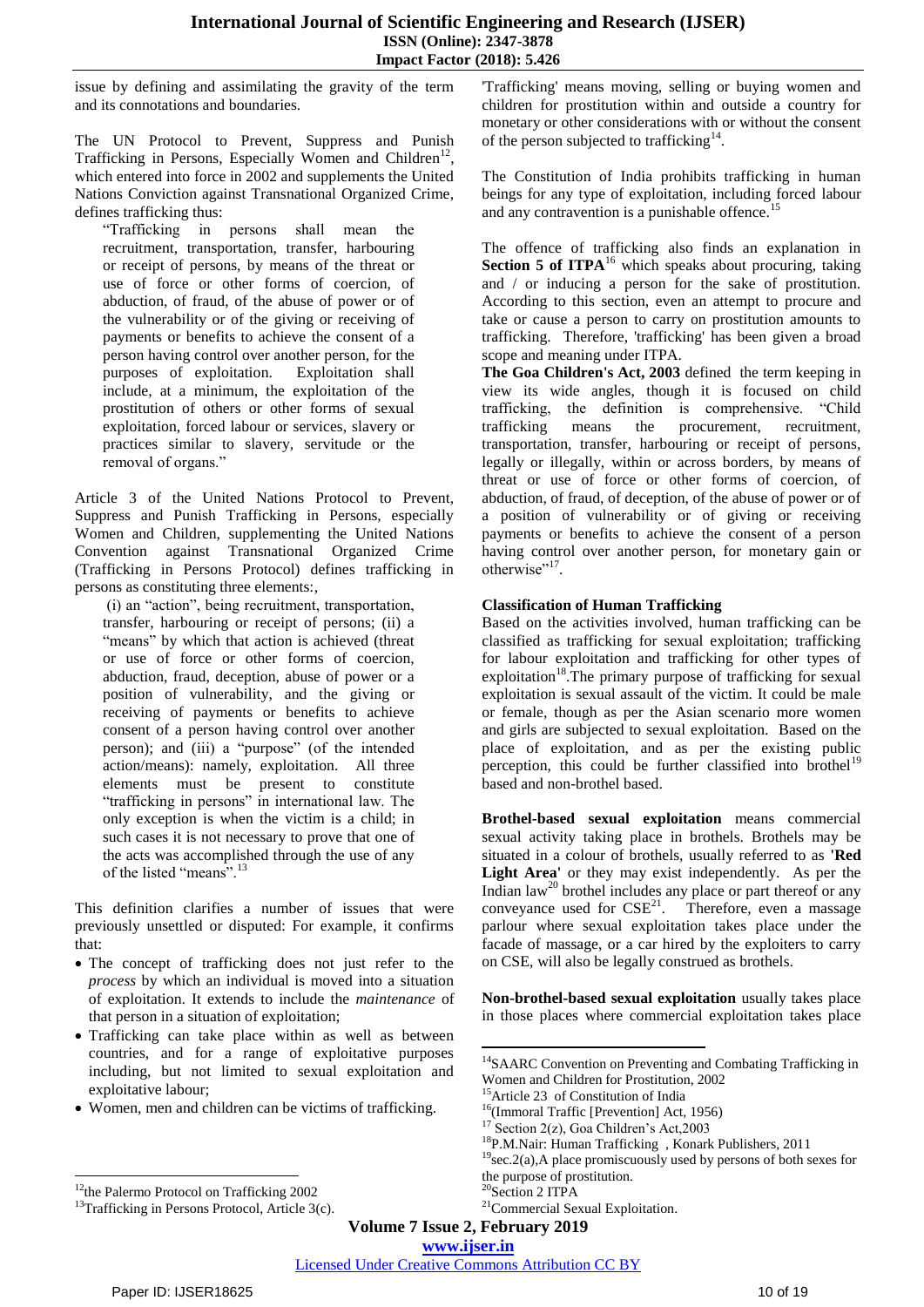under the facade of some other genuine activity. In the common parlance this could include massage parlours, beer bars, friendship clubs, tourist circuit, beauty parlour, etc. where sexual favours are made to be provided to the exploiters by the trafficked victims. As mentioned earlier, under the Indian law all such places will be covered under the definition of brothel if the female indulges in the act of offering her body for promiscuous sexual intercourse for hire and element of sexual exploitation could be established.<sup>22</sup> Therefore, it is misnomer to call such activities as 'non-brothel-based prostitution'. Nevertheless, the common perspective remains the same and, therefore this nomenclature stays.

**Home based or part time sex workers**: They operate from their houses, mostly in slums. Sometime even their family members manage their business and husbands/brothers solicit customers.Nowadays, there seems an increasing trend amongst urban area people for such type of activies to earn easy money. The apt network of informers, customers and probable. Street based workers: They are generally drawn from the lower socio-economic stratum of society. They solicit customers themselves and work independently. These are largely concentrated around railway stations and bus stands, some work along highways to serve truck drivers.

**Call Girls**: They are drawn from middle and upper strata. They either work independently or through trusted agents or brokers including beauty parlours, hotels and guesthouses. They are generally young and attractive falling in the age group of 20-30 years. In this category young women are sometimes forcefully introduced by blackmail $^{23}$ . The number of call girls composed of unmarried working women and girls, college and school girls, housewives, divorcees and young widows is rising steadily in all metropolitan cities, and Nagpur is no exception to it.

# **3. Factors responsible for Human Trafficking**

Human trafficking is a roaring business, as it involves the mute and helpless victims, who do neither have a voice nor the courage to fight against the exploitation. Therefore situations which compels a human being to be the victim of human trafficking and its torture, when looked into, gives the following factos:

- 1) **Economic Factors**: Economic Factors are significant in trafficking status of a nation, when combined with poor border control, it is easy to see how it became popular destination for human trafficking. Political Climates and civil unrest further exacerbate the issue. Displacement creates vulnerability to a variety of exploitations, including human trafficking. Guerrilla and rebel forces also force and lure children to join their groups. People migrate in search of work and easily land into the nets of traffickers.
- 2) **Geographic Location:** Geographic location is also essential to the trafficking scenario, porous borders in

countries that are surrounded by many other nations, are ideal for cross-border and transnational trafficking. India is surrounded by many of the under-developed Asian countries. Nepal, Bangladesh, Pakistan, Shrilanka, Burma ,Malaysia have always provided as source nations of trafficking in women to India and through India to other nations. Persons from Nepal and Bangladesh are trafficked through India for commercial sexual exploitation and forced labour in the Middle East. In 2008 over 500 girls from Nepal in transit to the Gulf region were jailed in India on charges of using false documents<sup>24</sup>. Although it is unknown whether they were trafficking victims, the number involved indicates the high volume of migration through India. According to a report by the then-solicitor general GopalSubramaniam, the estimated number of women and girls entering prostitution every day is 200—of whom 20 percent are under the age of 15. The report went on to state that somewhere between 5,000 and 7,000 girls from Nepal are trafficked into India each year. The ages of girls trafficked has dropped from 14-16 years of age to 10-14 years of age<sup>25</sup>.

- 3) **Gender Bias:** Gender bias is also a factor in the trafficking calculus. In nations where women are not on equal footing with men, they are particularly vulnerable to exploitation, including human trafficking. Not surprisingly in the post trafficking experiences women often continue unequal treatment. Women are subjugated and have been placed in secondary position. Though women are working and earning, they do not have control over the money earned ,and therefore cannot spend the money as per their wish.
- 4) **Psychological Factor:** Girls with psychological causes join the trade voluntarily<sup>26</sup>. The urbane girls are mostly exposed to and influenced by media and films. They are young aspirants who want to be rich and fulfil their ambitions within a short span of time. They are driven by desire for physical pleasure and a luxurious life.They have increasing craze for money which they want to earn by easymeans. Such girls fall prey to bad companyat an early age.
- 5) **Human Factors**: While the above mentioned factors are being discussed it is pertinent to study about the persons responsible for Trafficking i.e. The Traffickers and the other Exploiters. Trafficking is an organized crime. There are several persons involved at several places, starting with (a) place of recruitment, (b) places of transit and (c) places of exploitation.

Traffickers can be men or women. The roles played by women in trafficking-related criminal groups vary. In some criminal groups, women play a significant role in the trafficking process. Recruiters of victims are often selected for their ability to quickly establish trust with victims they are recruiting. A UNODC study found that female traffickers were often used to recruit victims who would quickly perceive them as credible and authoritative. Studies have suggested that, in some countries, traffickers who

 $\overline{a}$ <sup>22</sup>Gaurav Jain v. UOI, AIR 1997SC 3021

<sup>23</sup>HunnyMatiyani, B N Chattoraj, Prostitution and Trafficking for the purpose of Commercial Sexual Exploitation in Delhi, Indian Journal of Criminology and Criminalistics, July-Dec, 2010 Vol XXXI No.2

**<sup>.</sup>** <sup>24</sup>U.S. Department of State, 2009

<sup>&</sup>lt;sup>25</sup>Hindus Times, 2010; U.S. Department of State, 2010  $26$ Ibid, P-37-38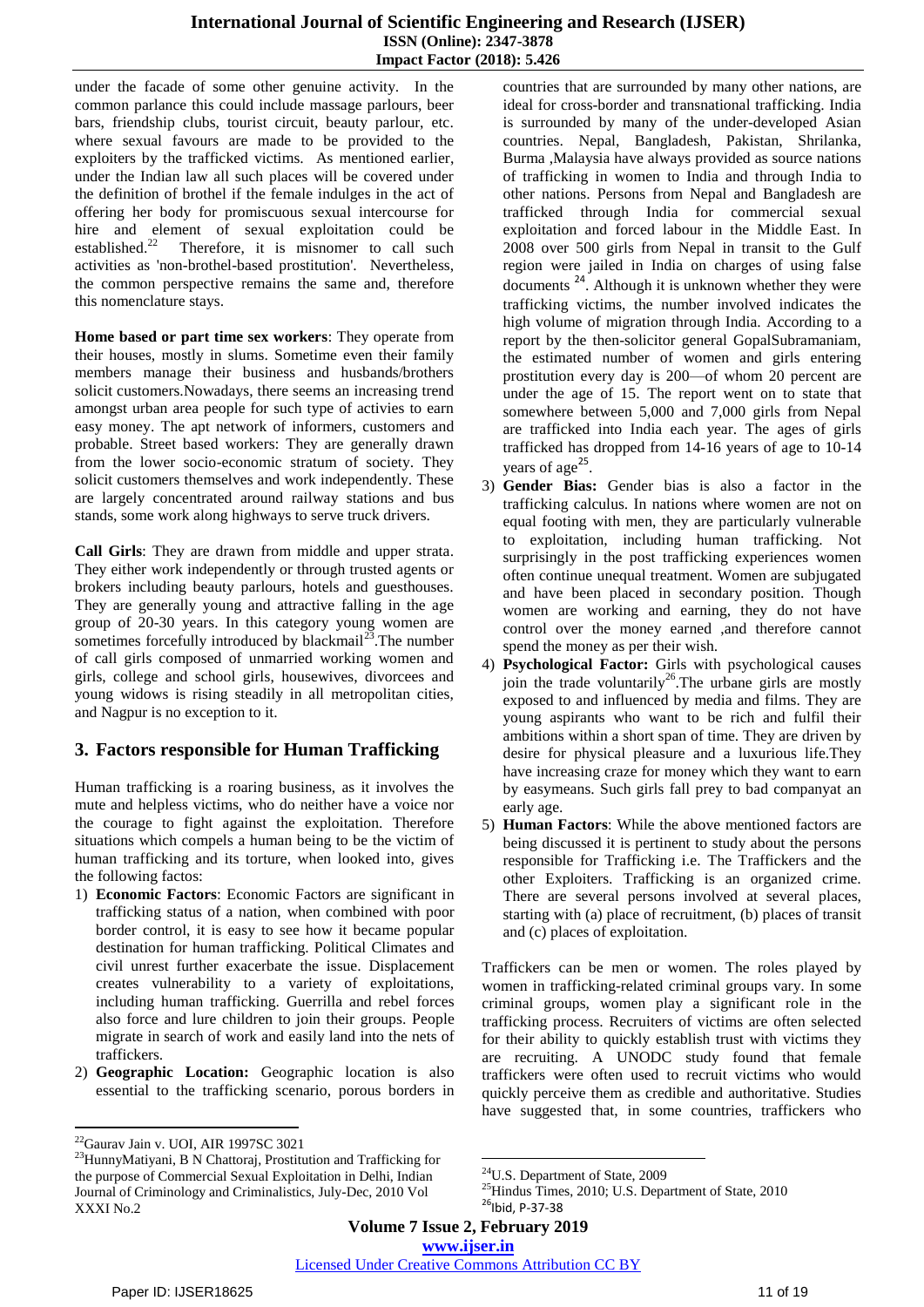sexually abuse their women and child victims are almost always male<sup>27</sup>.

Traffickers are as diverse as the countries in which they operate. Some are poorly educated individuals, while others are respected members of the community as well as clandestine members of well resourced, highly sophisticated crime syndicates $^{28}$ .

#### **Root Causes of Trafficking in Persons**

The root causes of trafficking in humans are essential ingredients while studying the subject. It has two aspects, one is the Supply side and the other is the Demand side<sup>29</sup>. The reasons for **supply side** could be summarized as follows:

**Poverty**: India is a developing country and the exploding population is creating huge pressure on the available natural resources. The dearth of opportunities of decent employment or even earning a dignified livelihood, the people have resorted to various other means of earning easy money<sup>30</sup>. Thus poverty has been observed as the basic cause for people being trafficked, within and out of the country.

**Ignorance** and **illiteracy** also contributes towards the people being trafficked. Middle men and pimps entice young girls to earn easy money. Non-availability of proper and dignified jobs for skilled and un-skilled workers lead them to prostitution.

**Natural disasters:** Annual floods, earth quakes, internal insurgencies, successive droughts are wreaking havoc on the livelihood of the local farmers and citizens. Loan sharks take advantage of this situation and force people into indentured servitude of labour and sexual exploitation of the women and children. Each year during the monsoon rains, thousands of people in India die while others face displacement and a complete upheaval of their lives. This instability and movement creates circumstances ripe for human trafficking, in such settings many children become prey to traffickers $31$ It is not only the annual floods that create a suitable atmosphere for human trafficking but also the successive droughts that are wreaking havoc mainly on the livelihood of local farmers, apparently as a result of climate change and environmental abuse. Often human trafficking occurs as a result of these debts, Singh said. "Powerful people give loans backed by clothes, tools, land and sometimes women as collateral, figuring they can sleep with them if they're not repaid. It's a completely feudal thought process" On account of in-surmountable debt and interest rates, many farmers have no choice but to forfeit their land and in some

 $\overline{a}$ 

cases have been forced into indentured servitude in order to work off their debts $32$ 

**Domestic Violence:** Marriage is a sacred institution however in a country like India women are always given a secondary status $^{33}$ . The subjugation of the wife, battering, adultery and divorce throw the women into a situation of uncertainty. The traffickers take advantage of these situations and force women into trafficking and prostitution.

Gender Imbalance: The ratio of women in the human population is decreasing which leads them into forced and deceptive marriages. These fake marriages are used as a disguise for trafficking and prostitution. Women are trafficked from one part of the country to other State in disguise of marriage. After marriage, these helpless women are forced and thrown into prostitution by the husband and his family to earn their livelihood.

The reasons for the **Demand side** are as follows:

Visible links of Criminal Networks: Brothel Owners and Managers, Pimps

Hidden links of Criminal Networks<sup>34</sup>: Recruiters, transporters, Buyers/Sellers, Financiers, Corrupt Public officials.

Generally speaking, persons from the most disadvantaged socio-economic strata are most vulnerable to exploitation, including human trafficking. In India these differences are exacerbated by a strict caste system, leaving many persons born into indentured servitude and slavery. According to Dr. Joseph D'souza of the Dalit Freedom Network,India;

"trafficking is a huge problem, both in terms of its negative impact on communities and in terms of the massive size of slavery today:With all the general information coming from the UN, the U.S. State Department, and various non-profit organizations, I know it is easy to miss a particular issue like the nexus of caste and slavery. India may appear to be simply another poor country. But it is a very complex culture with a root issue of caste discrimination behind some of our social ills" $3$ 

#### **Statistics of Crimes of trafficking of Women**

The crime against women are ever increasing. The data gathered from the National Crime Records Bureau reveals alarming scenario. The offences many a time are not reported due to various reasons such as lack of awareness, illiteracy, poverty, lack of resources, and apathy from the government agencies. The offences under the Immoral Traffic Prevention Act 1956 are reproduced here, as the researcher finds it relevant with the subject of the study.

**Volume 7 Issue 2, February 2019**

**www.ijser.in**

<sup>&</sup>lt;sup>27</sup> Nair, PM., 'A Report on Trafficking in Women and Children in India' 2002 – 2003, p.148

<sup>&</sup>lt;sup>28</sup> Council of Europe document EG-S-NT (2002) 9, "Group of Specialists on the Impact of the Use of New Information Technologies on Trafficking in Human Beings for the Purpose of

Sexual Exploitation", Strasbourg, 17 February 2003

<sup>&</sup>lt;sup>29</sup>Victim Interface with Courts, Justice and Care, Adv. Michelle Mendonca

<sup>30</sup>Asian Development Bank Study (2002)

<sup>31</sup>Vijay Kumar, activist and former child labourer

**<sup>.</sup>** <sup>32</sup>Magnier, 2009

<sup>&</sup>lt;sup>33</sup>Dr. Suresh Misra, Women, Violence and the Law, Ashish Publ House, New Delhi (1994)

<sup>&</sup>lt;sup>34</sup>AriyapalaPerera, Human Trafficking, A Crime that Shame Humanity, Global Vision PH,  $2<sup>nd</sup>Ed : 2017$ 

<sup>35</sup>Human Trafficking Project, 2010.

Licensed Under Creative Commons Attribution CC BY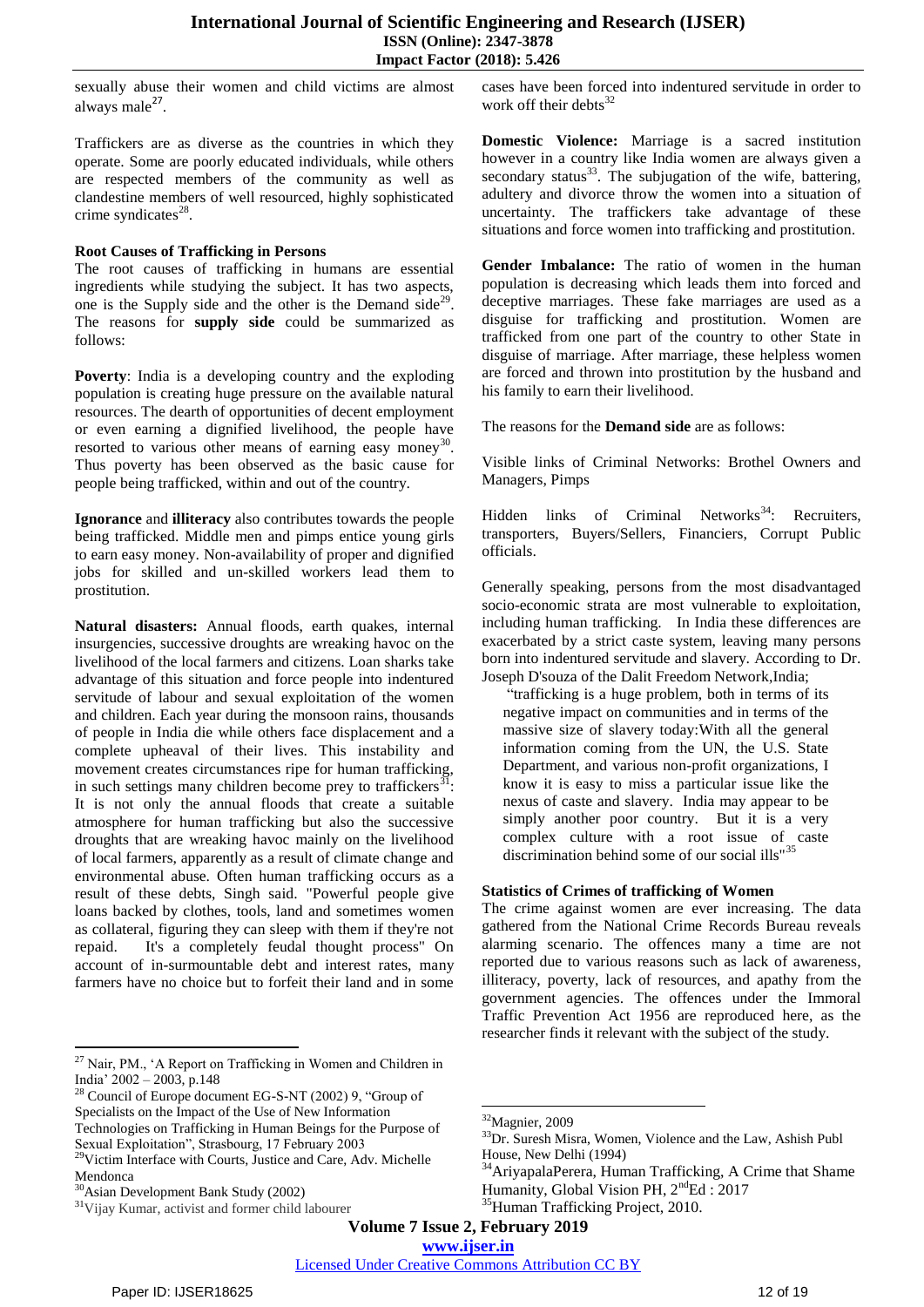| Table 1.1: SLL Crimes Against Women in 2016 |                                                                                |               |         |         |                   |      |     |
|---------------------------------------------|--------------------------------------------------------------------------------|---------------|---------|---------|-------------------|------|-----|
| No                                          | S L L Acts                                                                     | Maharashtra   |         |         | India             |      |     |
|                                             |                                                                                |               |         | R       |                   |      | R   |
|                                             | ITP Act (Total)                                                                | 303           |         |         | 559 0.5 2214      | 3189 | 0.4 |
| 2                                           | Procuring / inducing a person<br>for prostitution (Sec 5)                      | 99            |         |         | 150 0.2 1170 1653 |      | 0.2 |
| 3                                           | Detaining a person in place<br>where prostitution is carried<br>out (Sec $6$ ) | $\mathcal{R}$ | 10      | 0.0     | 102               | 177  | 0.0 |
| 4                                           | Prostitution in Public place<br>(Sec 7)                                        | 36            | 118 0.1 |         | 134               | 241  | 0.0 |
| 5                                           | Seducing or soliciting for<br>Prostitution (Sec 8)                             |               |         |         | 125 223 0.2 246   | 353  | 0.0 |
| 6                                           | Other Sections of ITP Act                                                      | 40            | 58      | $0.1\,$ | 562               | 765  | 0.1 |

Source: NCRB **<sup>36</sup>**

Note: (I) – Incidents; (V) – Victims; R - Crime Rate; SLL– Special and Local Laws

#### **Effects and Impacts on Women Victims and Society**

The trafficked women have a miserable life. Mostly girls of tender age of six to seven are seen as sex objects and are body-abused since then. Thus, their childhood is marred without any rights and privileges guaranteed by the Constitution. The girls and women are sold and put into horrific situations of lifelong servitude and sexual exploitation. They are prone to health hazards and incurable sexually transmitted diseases. The pimps, brokers and brothel owners earn their livelihood from the earnings of prostitutes and these women are left with no penny for their own selves.

The women in prostitution struggle to access even their most basic needs i.e.- Food, clothing, shelter and protection from violence. These women live and die in debt bondage, whereas the pimps and brothel keepers make huge profits out of these women. As customers constantly demand "fresh meat" the women in their early thirties are thrown out from their brothels because they no more remain commercially viable, but before that they are chewed up completely and their energy is drained out. Girls of 7 to 13 years of age are pulled into prostitution, ice is used to physically break prepubescent girls and make them amenable to exploitation. They are put through a process known as 'seasoning', in which they are beaten, starved, drugged and made to believe that they are repaying the small loans which their fathers have taken. These girls are raped by 8 to 10 customers every night. They are made forcibly available to customers at any time, day or night. They have to stand on the streets for long hours to attract customers for themselves or for older women. They suffer from sleep deprivation, insomnia and aching legs. The ultimate resultant is the possibility of sexually transmitted dreadful diseases. Many suffer from ‗Stockholm Syndrome', and remain grateful for small act of kindness shown by their kidnappers. Such physical and mental consequences of repeated body invasion that prostituted women face is so extreme that these girls and women suffer from higher rates of psycho-social trauma than even war veterans.

Women in prostitution are prone to all types of diseases, mostly the sexually transmitted venereal diseases, such as HIV/AIDS, Syphilis, Gonorrhoea etc. They are unable to take proper treatment and medical assistance. Even Government hospitals show apathy towards their treatment. They are the worst hit and most vulnerable members of the society. Trafficking victims may suffer from an array of physical and psychological health issues stemming from inhumane living conditions, poor sanitation, inadequate nutrition, and poor personal hygiene, brutal physical and emotional attacks at the hands of their traffickers, dangerous workplace conditions, occupational hazards and general lack of quality health care<sup>37</sup>.

Preventive health care is virtually non-existent for these individuals. Health issues are typically not treated in their early stages, but tend to fester until they become critical, even life-endangering situations.

In many cases, health care is administered at least initially by an unqualified individual hired by the trafficker with little, if any, regard for the well-being of their 'patients' - and even less regard for disease, infection or contamination control.

Health issues seen in trafficking victims include the following:

- Pregnancy, resulting from rape or prostitution;
- Infertility from chronic untreated sexually transmitted infections or botched or unsafe abortions;
- Infections or mutilations causes by unsanitary and dangerous medical procedures performed by the trafficker's so-called 'doctor';
- Chronic back, hearing, cardiovascular or respiratory problems from endless days toiling in dangerous agriculture, sweatshop or construction conditions;
- Malnourishment and serious dental problems. These are especially acute with child trafficking victims who often suffer from retarded growth and poorly formed or rotted teeth;
- Bruises, scars and other signs of physical abuse and torture. Sex-industry victims are often beaten in areas that won't damage their outward appearance, like their lower back;
- Substance abuse problems or addictions either from being coerced into drug use by their traffickers or by turning to substance abuse to help cope with or mentally escape their desperate situations.

#### **Measures against Trafficking of Women**

Trafficking in persons has taken a toll of human race and spread its tentacles word over. The most vulnerable sections of the society, the children and women are easy targets of the traffickers. A sharp increase is seen in the illegal trade of human trafficking which included gross violation of human rights of these trafficked persons. To combat this situation, the United Nations had to move forward and formulate policy to tackle the increasing crime. The United Nations has convened conventions and treaties and the state parties have ratified and incorporated these principles into their local laws. These Conventions are enumerated as under;

**Volume 7 Issue 2, February 2019**

**www.ijser.in**

1

 $\overline{a}$ 

 $^{37}$  Details taken from National Symposium on the Health Needs of Human Trafficking Victims - Post- Symposium Brief - US Department of Health and Human Services, Office of the Assistant Secretary for Planning and Evaluation.

<sup>&</sup>lt;sup>36</sup>National Crime Records Buraue Report India, 2016.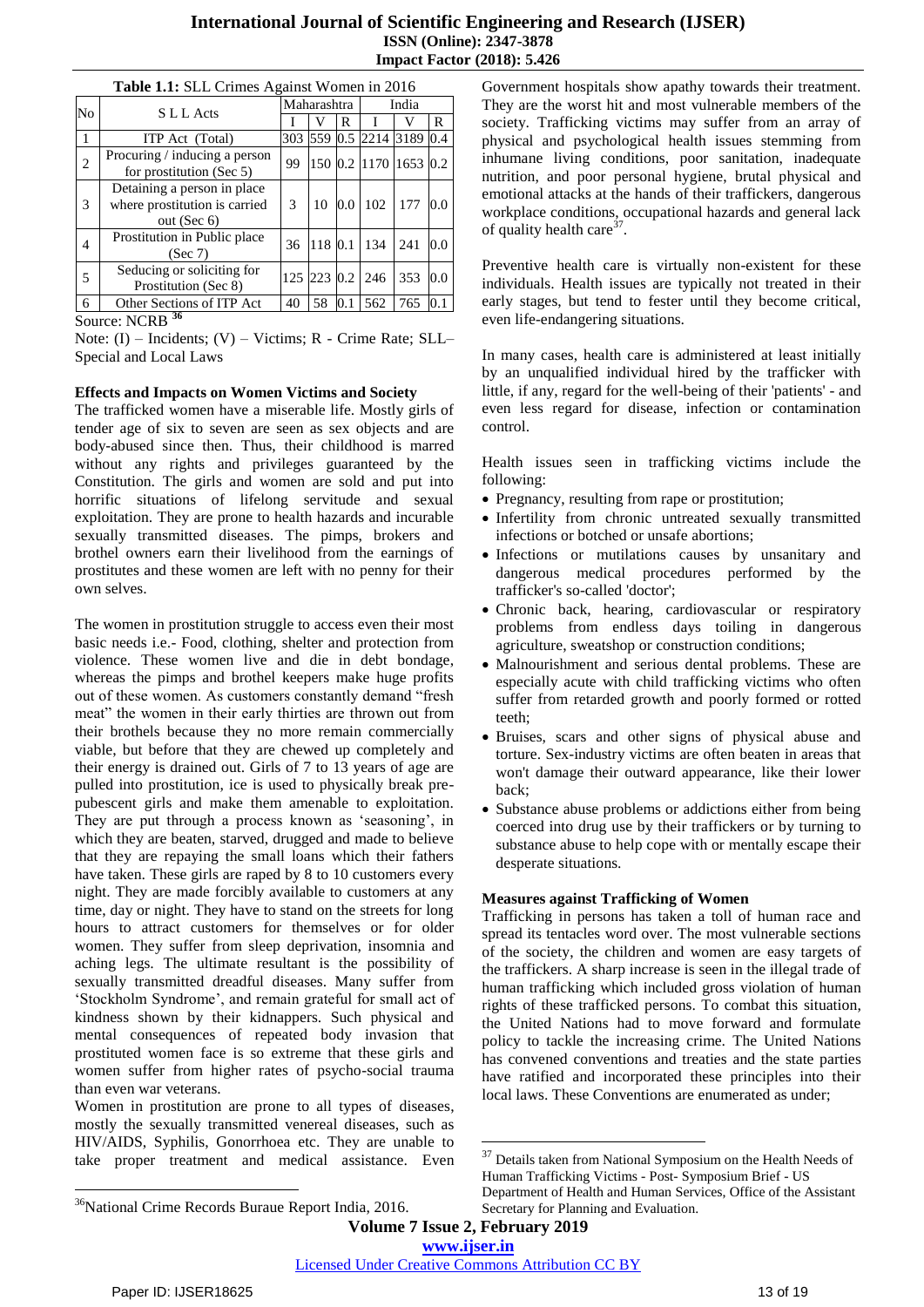#### **International Instruments Concerning Trafficking in**  Persons<sup>3</sup>

―Over the past decade, human trafficking has moved from the margins to the mainstream of international concern… We have witnessed the rapid development of a comprehensive legal framework that comprises international and regional treaties, as well as a broad range of soft-law instruments relating to trafficking. These changes confirm that a fundamental shift has taken place in how the international community thinks about human exploitation.<sup>39</sup>

Palermo Protocol, a supplement to the UN Convention against Transnational Organized Crime (2000).The most important international instrument to combat trafficking is this treaty. Article 5 of the Protocol requires States to criminalize trafficking, attempted trafficking, and any other intentional participation or organization in a trafficking scheme.

The Protocol to Prevent, Suppress and Punish Trafficking in Persons, especially Women and Children entered on 25 December 2003. It is the first global legally binding instrument with an agreed definition on trafficking in persons. The intention behind this definition is to facilitate convergence in national approaches with regard to the establishment of domestic criminal offences that would support efficient international cooperation in investigating and prosecuting cases of trafficking in persons. An additional objective of the Protocol is to protect and assist the victims of trafficking in persons with full respect for their human rights.

**The Convention on the Elimination of All Forms of Discrimination against Women** (CEDAW) requires States to take all appropriate measures to suppress all forms of trafficking in women and exploitation of prostitution of women. General recommendation No. 19 identifies trafficking as a form of violence against women because it puts women at special risk of violence and abuse. Trafficking is incompatible with the equal enjoyment of rights by women and with the respect for their rights and dignity. Some international instruments have specific provisions concerning the trafficking of children.

**The United Nations Convention against Transnational Organized Crime<sup>40</sup>**, adopted by General Assembly on 15 November 2000, is the main international instrument in the fight against transnational organized crime. The Convention represents a major step forward in the fight against transnational organized crime and signifies the recognition by Member States of the seriousness of the problems posed by it, as well as the need to foster and enhance close international cooperation in order to tackle those problems. States that ratify this instrument commit themselves to taking a series of measures against transnational organized crime, including the creation of domestic criminal offences

<sup>39</sup>NaviPillay, UNHC for Human Rights. Foreword to the Commentary on the Recommended Principles and Guidelines on Human Rights and Human Trafficking

(participation in an organized criminal group, money laundering, corruption and obstruction of justice); the adoption of new and sweeping frameworks for extradition, mutual legal assistance and law enforcement cooperation; and the promotion of training and technical assistance for building or upgrading the necessary capacity of national authorities.

In consonance with these international efforts and to deal effectively with the ever increasing crime of human rights violations and human trafficking, India has ratified these International Convention and to keep the promise , the principles were included in the local law . Thereafter Central Government of India brought in the enactment which is discussed below. It is also necessary to explore the evolution of this law preventing the traffic in persons.

# **4. Constitution of India**

# **Right Against Exploitation**

Arts. 23 and 24, though Fundamental Rights, lay dormant for almost thirty-two years after the Constitution came into force and there was hardly any significant judicial pronouncement concerning these constitutional provisions. Since 1982, however, these Articles have assumed great significance and have become potent instruments in the hands of the Supreme Court to ameliorate the pitiable condition of the poor in the county.

According to Art. 23(1), traffic in human beings, beggar, and other similar forms of forced labour are prohibited and any contravention of this provision shall be an offence punishable in accordance with law. Art. 23(1) proscribes three unsocial practices, viz, (1) Beggar; (2) traffic in human beings; and (3) forced labour.

A significant feature of Art. 23 is that it protects the individual not only against the State but also against private citizens.<sup>41</sup> Most of the Fundamental Rights operate as limitations on the power of the state and impose negative obligations on the state not to encroach on individual liberty and the rights are only enforceable against the State.<sup>42</sup> But there are certain Fundamental Rights which are enforceable against the whole world, e.g., Arts. 17, 23 and 24. Art. 23 is not limited in its application against the State, but strikes at such practices wherever they are found, and, thus, the sweep of Art. 23 is wide and unlimited.

# TRAFFIC IN HUMAN BEINGS

The expression 'traffic in human being,' commonly known as slavery, implies the buying and selling of human beings as if they are chattels, and such a practice is constitutionally abolished. Traffic in women for immoral purposes is also covered by this expression.<sup>43</sup>

**Volume 7 Issue 2, February 2019**

**www.ijser.in**

1

Licensed Under Creative Commons Attribution CC BY

 $\overline{a}$ <sup>38</sup>United Nations human Rights, Office of the High

Commissioner,Aug 2014

<sup>40</sup>UNODC,https://www.unodc.org/unodc/en/organizedcrime/intro/UNTOC.html

 $41$  Also see, infra, 1397.

<sup>42</sup> See. Ch. XX, supra.

<sup>43</sup> Raj Bahadur v. Legal Remembrancer, Govt. of West Bengal, AIR 1953 Cal. 522; ShamaBai v. State of Uttar Pradesh, AIR 1959 ALl. 57.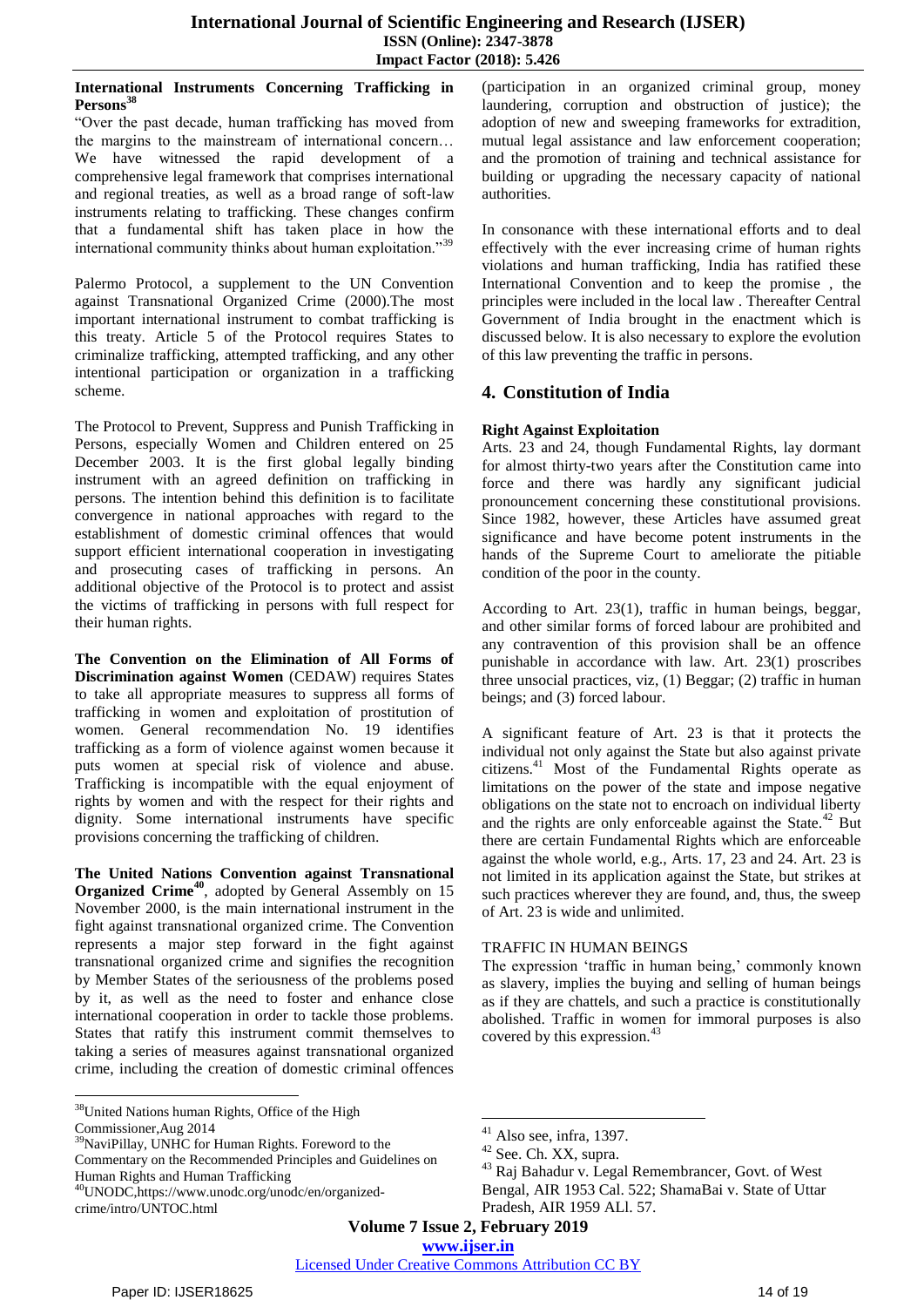## **Immoral Traffic (Prevention) Act, 1956.**

Human trafficking is modern day slave-trade, which has gone global and is posing a serious threat to society. Young girls, boys and women in their prime age are victims of this; they have no freedom of choice, they are forced to lead a life of indignity and social stigma with health hazards. It has been taken into consideration and internationals conventions were ratified to wash out the flesh trade. The state members are asked to enact local laws to tackle the problem. India brought into force the Act which was corrected and amended to deter the perpetrators. The Act in force protects the victim and provides for rescue and rehabilitation by the police with the help of NGO. Punishment for the brothel keepers, kidnappers and whoever abets the crime, the pimps, agents is prescribed; however, the law, the enforcement agencies, the efforts of Govt. and NGO fall short before the organized crime gangs and the ever-increasing lust for fresh flesh and the vicious huge financial gain out of the business.

## **Evolution of the ITP Act in India**

The need for gratification of sexual urge has impelled men and women, of all ages and in all countries of the world to exploit either sex. The evil of prostitution must be curbed. It is the mandate of the Constitution which prohibits traffic in human being. With the growing danger in society to healthy and decent living with morality, the world public opinion congregated at New York in an International Convention opened for signatures at Lake Success, New York on the 21st March, 1950. It was signed by Shri. GopalaMenon on behalf of India on the 9th May, 1950.

The Parliament enacted the **Suppression of Immoral Traffic in Women and Girls Act1956(SITA),** aimed at suppressing the evils of prostitution in women and girls, and to provide opportunity to fallen women and girls to rehabilitate themselves as decent members of the society.

The SITA did not succeed in ample measure to eradicate or suppress the evils of prostitution, and so it was drastically amended in 1978. It also realized that time had come when male prostitution should also be covered by the Act, and so it changed the name of the Act S1TA to Immoral; Traffic (Prevention) Act, 1956 (ITPA for short). In place of women and girls to which SITA was confined, the ITPA uses the expression "person" thus covering both male and female. The definition of prostitution has also been changed and mere gratification of sex without anything more has been taken out of the purview of prostitution. Only where the exploitation or abuse of persons is for commercial purposes, it is prostitution, and any place used for such abuse or exploitation is a brothel.

#### **Relevant Provisions of the ITP Act 1956**

**The section 3** of the Act prescribes punishment for keeping a brothel or allowing premises to be used as a brothel. In this context it is necessary to see what constitutes the term ‗Brothel'.

**Brothel** is defined in the Act which includes a house, room, conveyance or place or a portion thereof which is used for the purposes of prostitution for the gain of another person or for the mutual gain of two or more prostitutes. To constitute a brothel there must be a person who lets on hire a person for prostitution or there must be two or more prostitutes carrying on prostitution there for their mutual gain. Brothel is same as a bawdy house. It legally applies to a place resorted to persons of both sexes for the purpose of prostitution. Any person, who keeps or maintains or acts or assists in the keeping and management of a brothel, is liable to be' punished under Section 3 of the Act.—State of Rajasthan ..v.. Wahida<sup>44</sup>.

In order to establish brothel**,** sexuality has got to be established but that does not require the evidence of more than one customer and no evidence of actual intercourse should be adduced or proved. A single instance coupled with the surrounding circumstances may be sufficient to establish that the place is being used as a brothel and the person alleged was so keeping it. The prosecution has to prove only that in a premises a female indulges in the act of offering her body for promiscuous sexual intercourse for hire. On proof thereof, it becomes a brothel as decided by Supreme Court in Gaurav Jain ..vs.. Union of India.<sup>4</sup>

**Meaning of word "keeping" in Section 3 (1) -** It may be true that a place used once for the purpose of prostitution may not be a brothel, but a place where a person goes and freely asks for girls, where the person is shown girls to select from them and where he does engage a girl for the purpose of prostitution. The conclusion to be drawn from these circumstances about the place and the person **"keeping it"** can be nothing else than that the place was being used as a brothel and the person in charge was so keeping it. Krishnamurthy ..v.. Public Prosecutor, Madras.<sup>46</sup>

**Meaning of word "punishable" used in Section 3** - By using the expression "shall be punishable" the Legislature has made it clear that the offender shall not escape the penal consequences. The punishment is rigorous imprisonment for a period not less than one year and not more than three years and also a fine which may extend to Rs. 2,000. By saying that a person convicted of the offence shall be sentenced to imprisonment of not less than one year the Legislature has made it clear that its command is to award a sentence of imprisonment in every case of conviction. It is difficult to conceive of clearer language for couching such command.— State of Maharashtra v JagmanderLal.<sup>47</sup>

**Section 4 of the Act** provides punishment **for** any person over the age of eighteen years knowingly lives, wholly or in part, on the earnings of prostitution of a woman or girl, The provisions of Section 4 are justifiable on the ground that to allow a person over the age of eighteen years to live on the earnings of a prostitute is not only to encourage parasitism but also to offer inducement to the prostitute to carry on her profession or trade which she may not be inclined to carry on otherwise. Similarly the presumption against touts and pimps or persons who exercise control, direction or

(1997)8 SCC 114 at 126

1

Licensed Under Creative Commons Attribution CC BY

 $44$ State of Rajasthan ..v.. Wahida $44$ , 1981 Raj Cr. C. 42 at 43 (Raj.).  $45$  Gaurav Jain ..v.. Union of India<sup>45</sup>, AIR 1997 SC 3021 at 30.

 $46$ Krishnamurthy ..v.. Public Prosecutor, Madras $46$ , AIR 1967 SC 567 at 568 : 1967 Cr. L.J. 544

 $47$  State of Maharashtra ..v.. JagmanderLal $47$ , AIR 1966 SC 940 at 941, 942: 1966 Cr. L.J. 707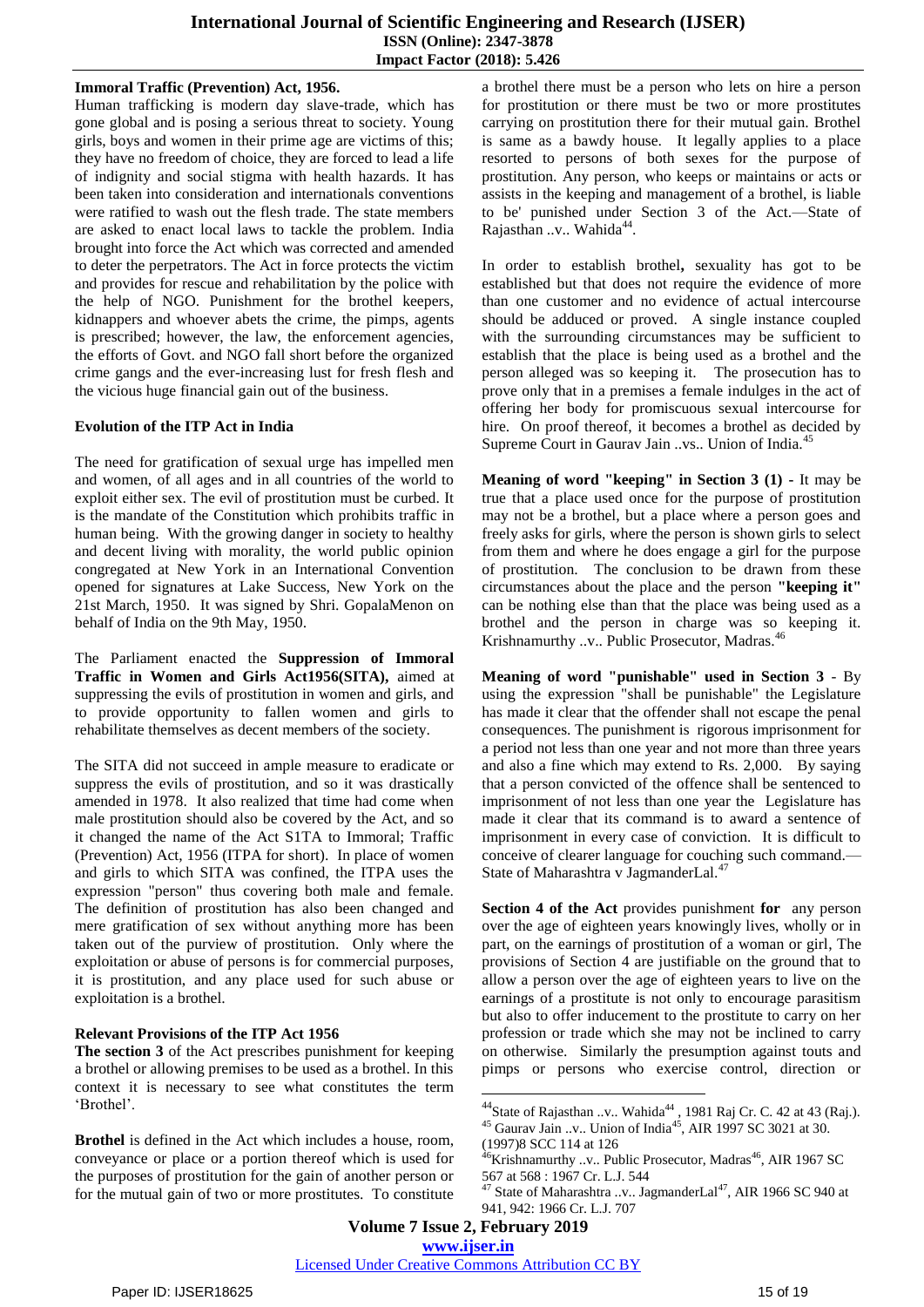influence over a prostitute or aid, abet or compel her to carry on the trade or profession of a prostitute is a reasonable presumption and is in the interests of the public at large.— ShamaBai ..v.. State of UP.<sup>48</sup>

Accused forced minor into prostitution, allowed her house to be used by customers for having sexual intercourse with minor on payment of money. Accused was guilty of offence under Section 4.—YuvrajChintamanSelokar ..v.. State of Maharashtra.<sup>49</sup>

**Section 5 -** prescribes punishment for procuring, inducing or taking person for the sake of prostitution. Taking or inducing the person to go from one place to another with a view to carrying on prostitution or becoming an inmate of a brothel has also been made punishable under this Section .—Hasina ..vs.. State.<sup>50</sup>

**Section 6** - specifies that detaining a 1[person] in premises where prostitution is carried on is punishable. Where any person is found with a child in a brothel it shall be presumed, unless the contrary is proved, that he has committed an offence under sub-section (1) and where a child or minor found in a brothel, is on medical examination, detected to have been sexually abused, it shall be presumed, unless the contrary is proved, that the child or minor has been detained for purposes of prostitution or, as the case may be, has been sexually exploited for commercial purposes.

**Section 7** - emphasizes that the atmosphere of places of public religious worship or educational institutions or hostels or hospitals or nursing homes or other such institutions should be kept pure and free from the contaminated atmosphere of a place where prostitution is being carried on. It cannot be denied that this is a reasonable restriction.The prohibition against such activity in the neighbourhood of a public institution which is so detrimental to a public interest is therefore, intelligible as decided in State of Mysore ..v.. Susheela.<sup>51</sup>

**Section 8** - (a) which is a different offence, refers to the temptation of a person, or to attracting a person for the purpose of prostitution. Presumably, the word "solicits" coveys something more, and has the essential import of an oral entreaty or persuasion, used to achieve the object of prostitution. The most satisfactory definition seems to be this: "to importune, entreat, implore, ask, attempt, try to obtain. In re: Kamala<sup>52</sup>.

**Section 9**- enumerates the punishment for seduction of a person in custody. The punishment is imprisonment of either description for a term which shall not be less than seven years but which may be for life or for a term which may

extend to ten years and shall also be liable to fine. Provided that the Court may, for adequate and special reasons to be mentioned in the judgment, impose a sentence of imprisonment for a term, of less than seven years].

**Section 10-A. - Detention in corrective institution:** The court is empowered to pass an order of detention if a female offender is found guilty of an offence under Section 7 or Section 8,and should keep in view the character, state of health and mental condition of the offender and, the other circumstances of the case, as are conducive to her correction.

The Court shall give an opportunity to the offender to be heard and shall also consider any representation which the offender may make to the Court as to the suitability of the case for treatment in such an institution, as also the report of the probation officer appointed under the Probation of Offenders Act, 1958 (20 of 1958) ; and the Court shall record that it is satisfied that the character, state of health and mental condition of the offender and the other circumstances of the case are such that the offender is likely to benefit by such instruction and discipline as aforesaid.

**Section 13 -** there shall be, a special police officer appointed by or on behalf of State Government for dealing with offences under the Act in that area. The expression 'dealing with offences' is of wide import and will include any act which the police has to do in connection with the offences under the Act.

**Section 14** - speaks about the cognizibility of all the sections and empowers the special police officer (i) arrest without warrant (ii) delegating his powers to any officer subordinate to him to arrest without warrant otherwise than in his presence, Therefore, Section 14 enables a Special Officer to authorise any other officer to arrest a person.—Muhammed Ali ..v.. S.I. of Police.<sup>53</sup>

**Section 15** - lays down that a search without warrant can be made in certain instances by the special police officer after recording the grounds of his belief and shall search the premises without warrant and shall call upon two or more respectable inhabitants (at least one of whom shall be a woman) of the locality in which the place is to be searched is situated, to attend and witness the search. Section 15 (6-A) of the Act says that Special Police Officer or the Trafficking Police Officer as case may be, making a search under this section shall be accompanied by at least two women police officers.

**Section16 -** empowers a Magistrate to direct a police officer not below the rank of a sub-inspector to enter such brothel, and to remove a person and produce him before him, if he has reason to believe from information received that any person is living, or is carrying on, or is being made to carry on, prostitution in a brothel.It is duty of the Court to take into account all the circumstances of the case and decide what course is most suited to the facts of the case. The Court should not overlook the fact that parent of a child is

Licensed Under Creative Commons Attribution CC BY

 $\overline{a}$ 

<sup>48</sup>ShamaBai ..v..State of UP., AIR 1959 All 57 at 62: 1959 All. Cr. R. 427 (All.)

<sup>49</sup>YuvrajChintamanSelokar ..v.. State of Maharashtra, 2013 Cr1 U (NOC) 308.(Bom.)

<sup>50</sup>Hasina ..vs.. State, 1994 (2) Crimes 593 at 594.

<sup>51</sup>State of Mysore ..v.. Susheela, AIR 1966 Mys. 194 at 197.

<sup>52</sup>Kamala, AIR 1966 Mad. 312 at 313 1966 (1) MLJ 278

 $\overline{\phantom{a}}$ <sup>53</sup>MuhammedAli ..v.. S.I. of Police, 2005 (35) AIC 505 at 507 (Ker).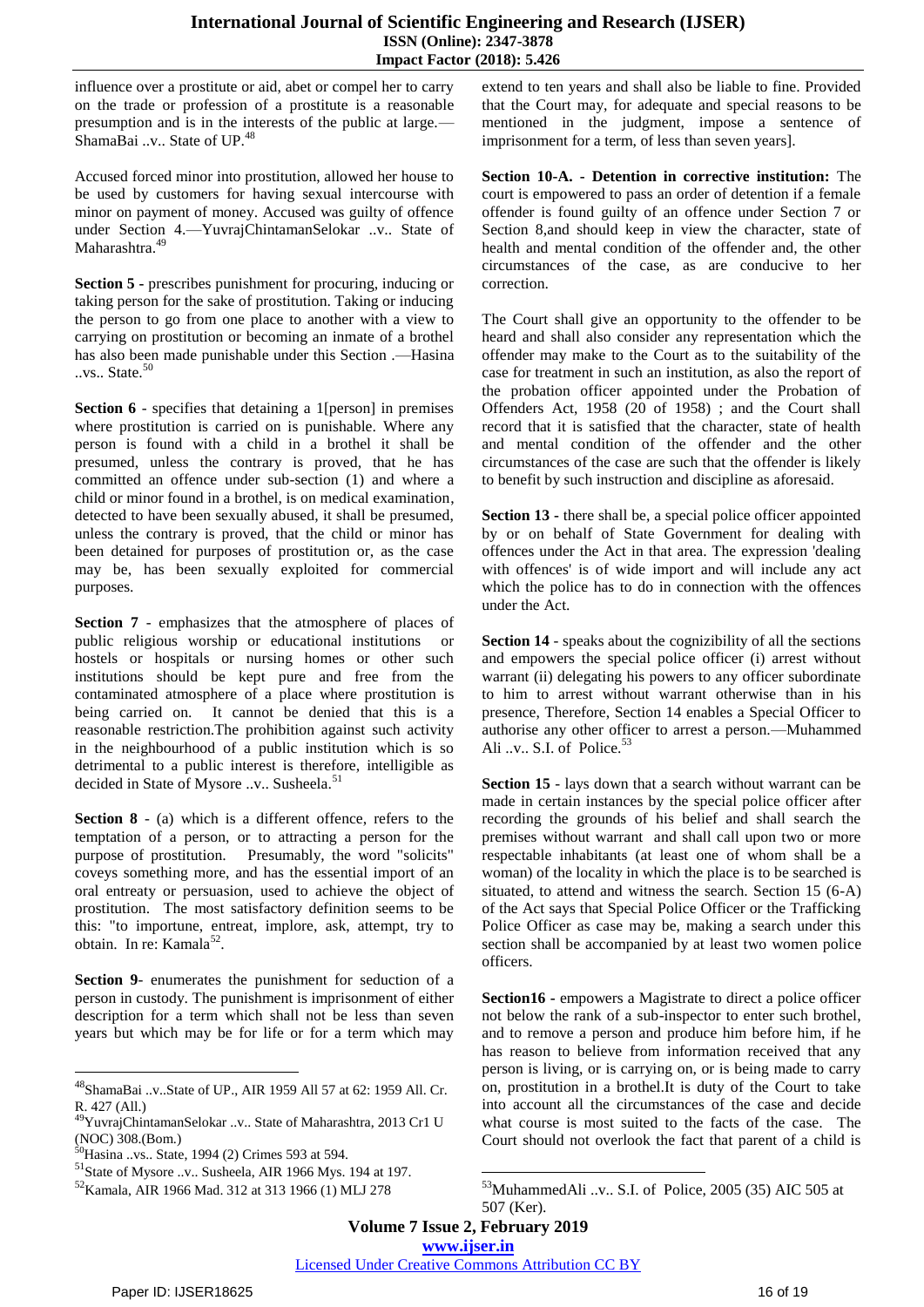the person who will be most interested in its welfare and when he or she moves the Court for the custody of the child, his or her request deserves most serious consideration, and should not be discarded lightly.—Manakutty ..vs.. Ayyapan.<sup>54</sup>

**Section 17 -** provides the procedure to be followed by the special police officer and the Magistrate when a person is rescued after a search and produced before the court. The Magistrate is enjoined to pass such order as he deems fit for the safe custody of the woman or the person who has been produced before him by the police officer. The said section puts a restriction that detention cannot be allowed for a period exceeding ten days. Sub-section (2) provides that appropriate Magistrate shall hear the person and enquire about the age, character and antecedents of the person and the suitability of said person's parents, guardian or husband for taking charge of the person. He may direct a Probation Officer, to enquire into, the above circumstances. Subsection (3) authorise the Magistrate to pass an order for safe custody of the person pending the enquiry under sub-section (2). Proviso of sub-section 3 lays that no person shall be in custody for the period exceeding three weeks from the date of such order. Sub-section (4) deals with the power of the Magistrate after enquiry is completed under sub-section (2). If the learned Magistrate is satisfied that the information is correct and the person is in need of care and protection, he may authorise the detention of such person for such period being not less than one year and not more than three years in Protective Home or in such other custody. Sub-section (5) provides that while discharging function under sub-section (2) the learned Magistrate may summon five respectable persons, three of whom wherever practicable, be women to assist him. Order under sub-section (4) is in made in appealable order by virtue of sub-section 6.-- KhushiHarkishanMaihotra ..v... State of Maharashtra.<sup>55</sup>

**Section 18 -** is intended to minimise the chances of a brothel being run or prostitution being carried on in premises near about public places and provides for the closure of brothel and eviction of the offender therefrom. The enquiry contemplated by Section 18 is summary in character. The attachment contemplated by this section can ensure only for a period of one year. It is quick-acting defensive mechanism, calculated to extinguish the brothel and promote immediate moral sanitation having regard to the social susceptibility of places like shrines, schools, hostels, hospitals and the like. Section 18 (2) on the other hand, operates only where persons have been convicted of offences under Section 3 or Section 7. Section 18 (2) operates not merely on places within the offending distance of 200 meters but in all places where the activity of prostitution has been conducted.

**Section 19**is a provision for a person who is carrying on prostitution or is being made to carry on prostitution may apply to the Magistrate concerned for an order that he/she

 $\overline{a}$ 

may be kept in a protective home or be provided care and protection by the Court.

The Magistrate after hearing the applicant and making such enquiries through a Probation Officer regarding the personality, conditions of home and prospects of rehabilitation of the applicant and after due satisfaction, he shall record his reasons and order the applicant to be kept in a protective home or corrective institution or under the supervision of a person appointed by the Magistrate for such period as may be specified in the order.

**Section20 -** empowers a Magistrate to remove a prostitute from place/brothel after receiving information about it may record the substance of the information and issue a notice to such person to show cause and to prohibit from re-entering it.

These specific directions for enquiring into the welfare of the women in the Protective Homes are being made because this Court finds that as in the present case, while action is hardly ever taken against the keepers of brothels and the pimps and other exploiters of the women, the women languish in Protective Homes for long periods of time in oppressive conditions thirsting for freedom

**Section 22** provides that no Court inferior to that of a Metropolitan Magistrate or a Judicial Magistrate of first class, shall try any offence under Section 3, 4, 5, 6, 7 or 8. It follows as an inference that all other offences under the Act or the rules, made thereunder can be tried by other Magistrates of competent jurisdiction.

"THE SCHEDULE" [See Section 2 (c)]

|                  | Section Magistrate competent to exercise the powers                   |  |
|------------------|-----------------------------------------------------------------------|--|
| 7 <sub>(1)</sub> | District Magistrate.                                                  |  |
| 11(4)            | Metropolitan Magistrate or JMFC.                                      |  |
| 15(5)            | Metropolitan Magistrate, JMFC, District or Sub-Divisional Magistrate. |  |
| 16               | Metropolitan Magistrate, JMFC, District Magistrate or SDM.            |  |
| 18               | District Magistrate or Sub-Divisional Magistrate.                     |  |
| 19               | Metropolitan Magistrate, JMFC, District Magistrate or SDM.            |  |
| 20               | DM or SDM or any Exec. Magistrate empowered by the State.             |  |
| $22 - B$         | Metropolitan Magistrate or JMFC,                                      |  |

**Policies of Government for Tackling Human Trafficking**  To support the legislation, the prevention , protection and rehabilitation policies are also brought into force by the Government of India and also the State Governments, which are mentioned below:

The Ministry of Women and Child Development issued an advisory to States/UTs in the year 2011, emphasizing on gender sensitization of the police personnel, minimizing delays in investigation of crimes against women, setting up "Crime against Women's Cells" at district level, adopting a victim centric approach in Human Trafficking cases and conducting regular meetings of the State Advisory Committees for Preventing and combating trafficking of women and children for commercial, sexual exploitation. The Ministry of Home Affairs(MHA) also issued advisories on measures for preventing the crime of human trafficking.

Ministry of Labour and Employment displays full-page advertisements against [child labour](http://en.wikipedia.org/wiki/Child_labour_in_India) in national newspapers at periodic intervals. A dream of better future ahead often

<sup>54</sup>Manakutty ..vs.. Ayyapan, 1980 Ker. L.T. 448 at 449, 450. <sup>55</sup>KhushiHarkishanMaihotra ..v... State of Maharashtra, 2006

Cri. L.J. 612 at 616-17 (Born).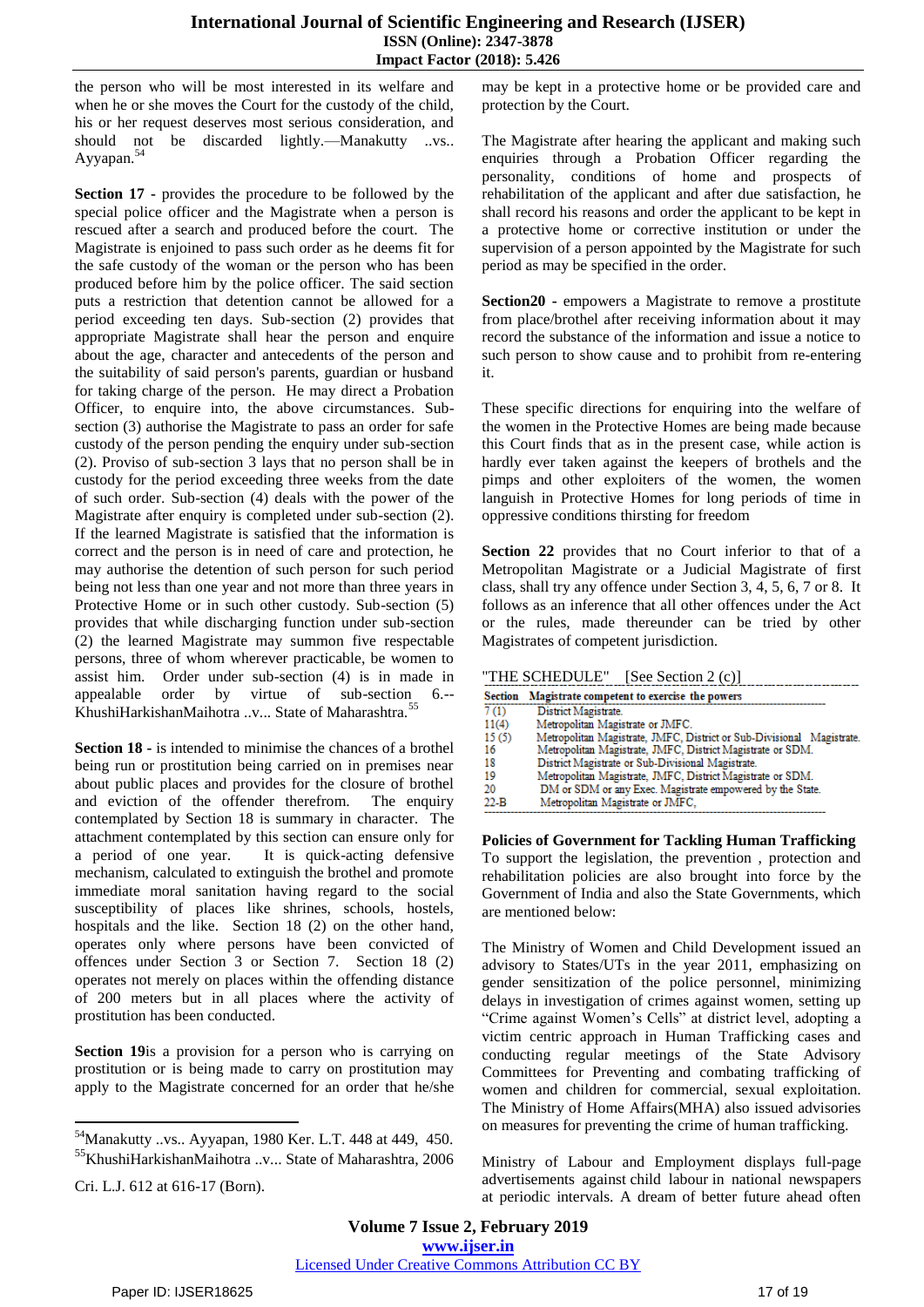lures the people abroad and hence trafficking cannot entirely be prevented. India ratified the [2000 UN TIP Protocol 2011.](http://en.wikipedia.org/w/index.php?title=2000_UN_TIP_Protocol_2011&action=edit&redlink=1)

In 2014 the [Government of India](http://en.wikipedia.org/wiki/Government_of_India) launched a web-portal on Anti Human Trafficking. The web portal is expected to serve as a vital IT tool for sharing of information across all stakeholders, States/UTs and civil society organizations for effective implementation of Anti Human Trafficking measures.

The Indian Government set up a scheme last year called *'Strengthening the law enforcement response in India against Trafficking in Persons through Training and Capacity Building'*. The Scheme has two components: establishing integrated Anti-Human Trafficking Units (AHTUs) and training trainers for the police courses on trafficking. Since the scheme began 110 units have been set up at a cost of £1.2 million. In an attempt to combat India's increasing human trafficking problem, over 300 anti-human trafficking units are being set up throughout the country and 10,000 police officers trained specifically to handle cases of human trafficking.

Under national and state law, certified victims of forced and bonded labour are entitled to receive benefits, including compensation. Yet implementation of protection programs and compensation laws remains unsatisfactory<sup>56</sup>. Without the help of NGOs, victims typically have no idea that compensation exists. "When an NGO is involved it helps the victims to exit their trafficking situation, and the victims are given guidance on how to manoeuvre through the system. KailashSatyarthi, the founder of the NGO BachpanBachaoAndolan(BBA) helps rescue children trafficked, brings police when they conduct raids<sup>57</sup>. They immediately take the rescued children to the police station to obtain statements and certificates while they are there so that they don't have to go back and follow up with the police, which is difficult in India."

Under the **Swadhar Scheme**, which has an annual budget of \$1 million, the government grants support to more than 13,000 women and girls in distress who are without social and economic support. They are provided with shelter, food, clothing and counselling, as well as legal and clinical support. The program also provides rehabilitation through education, awareness, and behavioural training<sup>58</sup>. Among those benefiting from the program are victims of trafficking for commercial sexual exploitation, victims of sex crimes, widows, prisoners, persons who are mentally challenged, persons with HIV/AIDS, survivors of natural disaster, and victims of terrorist/extremist violence $59$ .

The government, through the Ministry of Women and Child Development's **Ujjawala comprehensive program**, has taken measures to address prevention, rescue, rehabilitation, reintegration, and repatriation of victims trafficked for

 $\overline{a}$ 

commercial sexual exploitation by providing funding for state projects that address these specific issues. The ministry allocated \$118 million for the year 2011-2012 to fund 153 projects in 17 states under the Ujjawala program $^{60}$ . Despite these positive steps, the standard of care for victims of commercial sexual exploitation is inconsistent. Many victims simply do not receive comprehensive services $^{61}$ . Also, there appears to be no shelter that is geared for adult victims of forced or bonded labour, and no shelters that focus on male adult trafficking victims.

# **5. Conclusion**

In spite of all these international efforts by way of various instruments, covenants, convention, mechanisms the women are not secure and safe. Every day they are under threat of violence, subjugation, cruelty and harassment. The sordid business of prostitution is flourishing, booming and expanding, in different forms making the life of victims nasty, helpless and short. In spite of all this plethora of rights and protection at each and every level through legislation, positive action and intention, the women are not safe in this world. Every now and then we hear the news of violence against women in vast multitudes. The crimes against women mar their progress and development and thereby the society loses the actual development of the mankind. To prevent and protect women from trafficking and prostitution, a comprehensive anti-human trafficking strategy enclosing human rights is essential to be formulated.All policies ,programs and projects should be based on human rights perspective.

Promotion of gender equality in the family, community and society at large, the facilitation of women's economic empowerment through various efforts are needed to curb this menace. Proper and effective implementation of the existing provisions of the law, sensitization of the officers, NGO members is also the need of the hour.

At all the levels coordination, cooperation, and support from government agencies is essential for effectively preventing and rescuing trafficked children. Conducting research on the issue of child trafficking one can discover more efficient intervention programs and policy development with significant information and understanding regarding trafficking in women and children. A thorough research on a number of aspects connected with trafficking of children such as the detailed information regarding the number of children trafficked, factors contributing towards the trafficking, trafficking networks and impacts on individual victims have to be undertaken for the trafficking intervention strategies to work effectively. Continuous research and well informed intervention programs and implementations are therefore, craved for.

**Volume 7 Issue 2, February 2019**

**www.ijser.in**

Licensed Under Creative Commons Attribution CC BY

<sup>56</sup>U.S. Department of State, 2009

<sup>57</sup>Hepburn S,SimonR,Human Trafficking Around the World ,Columbia Uni. Press,New York1977

<sup>58</sup>U.S. Department of State, 2009; Government of India, Ministry of Human Resource Development, 2010 <sup>59</sup> ibid

**<sup>.</sup>**  $60$ Government of India, Ministry of Women and Child Development, 2007; U.S. Department of State, 2009, 2010, 2012)

<sup>61</sup>U.S. Department of State, 2009, 2012